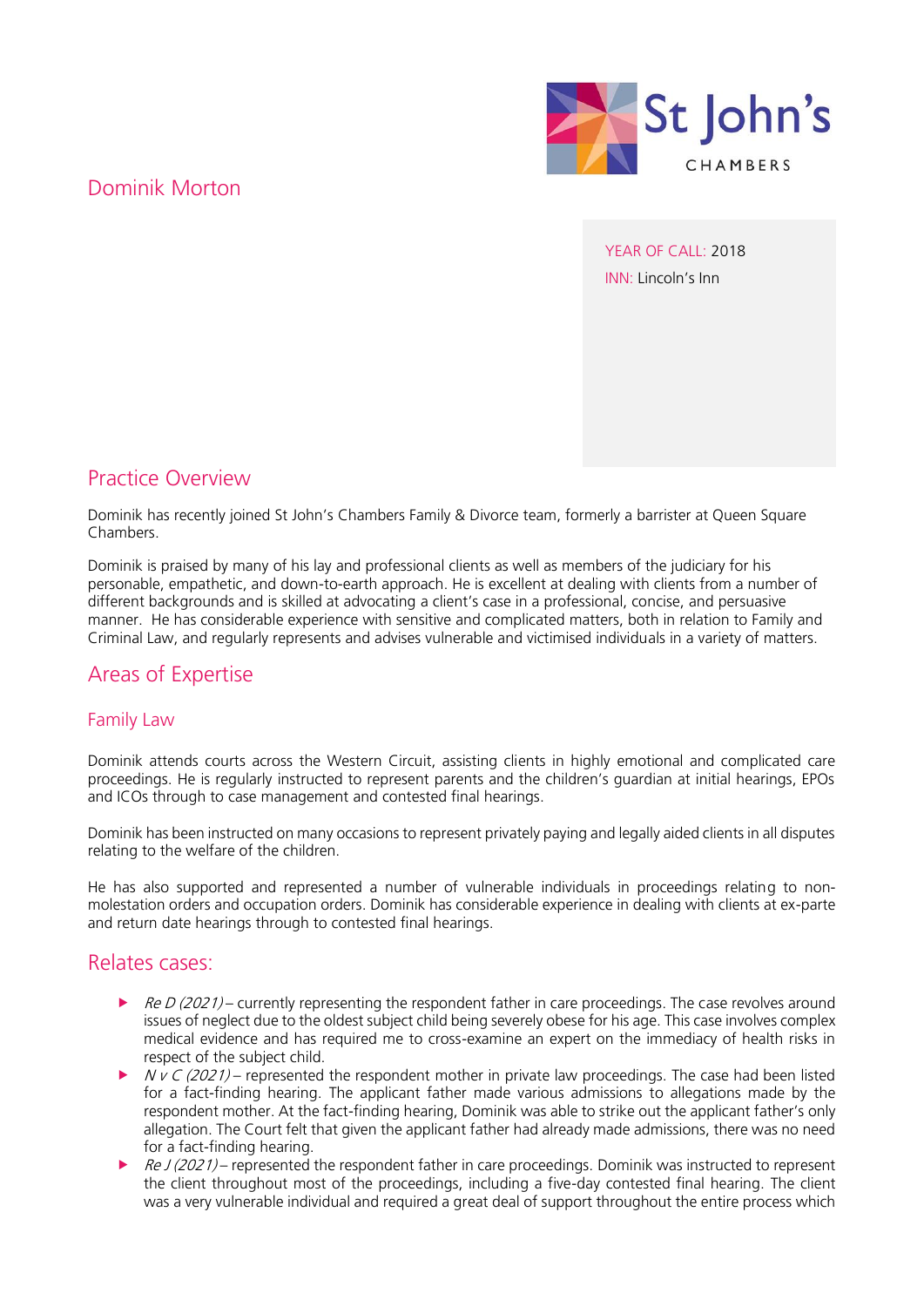

Dominik provided. The client had accepted that he was not in a position to care for the subject child. The Court made a placement order for the subject child to be placed with an adoptive family.

- $HvH(2021)$  represented the applicant father in private law proceedings. This was an unfortunate case where the children did not want to have contact with the applicant father at that time. At the final hearing, Dominik was able to negotiate a plan for the applicant father's contact with the children to progress at a slow and child-focused pace.
- W v P (2020) represented the respondent in a case where the applicant had applied for a Non-Molestation Order. Dominik was able to finalise these proceedings at the return date hearing as a result of the respondent accepting the continuation of the Non-Molestation Order provided that no findings of fact were made against him and that the overall duration of the order was reduced to one year. Dominik was able to effectively persuade the court to make a final order in the above terms.
- $TVT (2019)$  successfully represented the applicant wife at a final hearing for a Non-Molestation Order against the respondent husband. This case involved several live witnesses as well as substantial police disclosure, all of which provided detailed proof of the significant historical and ongoing domestic violence and abuse that the applicant had been subjected to at the hands of the respondent. The court found in favour of the applicant and subsequently made a Non-Molestation Order protecting her from any future abuse.
- $\triangleright$  Re L (2019) represented the second respondent father in care proceedings. After lengthy discussions and negotiations, the Local Authority agreed to adjust its care plan from a Foster Care Placement to a twelve-month Supervision Order. The matter was effectively concluded at the IRH.
- Re A (2019) represented the first respondent mother in care proceedings. Dominik successfully argued against the Local Authority at a contested ICO hearing that the test for immediate removal of the relevant child had not been satisfied. As a result, the Local Authority changed its care plan to a Mother and Baby Placement. This matter also involved lengthy and complicated arguments in respect of which Local Authority should be the designated authority in the case.
- $\triangleright$  C v S (2019) represented the respondent mother in private law proceedings. Dominik was able to successfully negotiate a progressive plan for contact with the applicant father. This plan progressed from infrequent indirect contact to regular periods of overnight contact.
- $SVB (2019)$  represented the respondent mother in private law proceedings. Dominik successfully argued that direct contact between the applicant father and the relevant child should be suspended due to safeguarding concerns. The court found in favour of the respondent mother and ordered that indirect contact should be arranged in lieu of direct contact.

### Qualifications & awards:

- ▶ 2017 2018: Bar Professional Training Course (UWE) Outstanding
- ▶ 2016 2017: Master of Laws in Human Rights Law (Bristol) Distinction
- ▶ 2013 2016: Bachelor of Laws (UWE) First Class Degree
- ▶ Joint Highest Mark for Criminal Litigation and Evidence on the BPTC (July 2018).
- Best Performance in the Human Rights Law LLM Pathway (Feb 2018).
- Denning Scholarship, Lincoln's Inn (Aug 2017).
- UWE Bristol Futures Award (Aug 2016) for undertaking extra-curricular activities.
- ▶ 2<sup>nd</sup> Year Lyons Davidson Mooting Prize (July 2015) for gaining the highest score and performing the finest advocacy in the year.
- ▶ Oxford University Press Law Prize (July 2014) best student.
- Oxford University Press Legal Method Prize (July 2014) best performance in the Legal Methods module.
- Stanley Cartledge Memorial Award (July 2014) best performance in the Criminal Law module.
- Awarded a place on the Dean's List for 1<sup>st</sup>, 2<sup>nd</sup> and 3<sup>rd</sup> Year (July 2014 & July 2016) For demonstrating the highest standard of achievement across all modules during all three years of my degree.
- 'Nicest Person in the Year' Award (June 2013) For being trustworthy, kind, and thoughtful towards others.